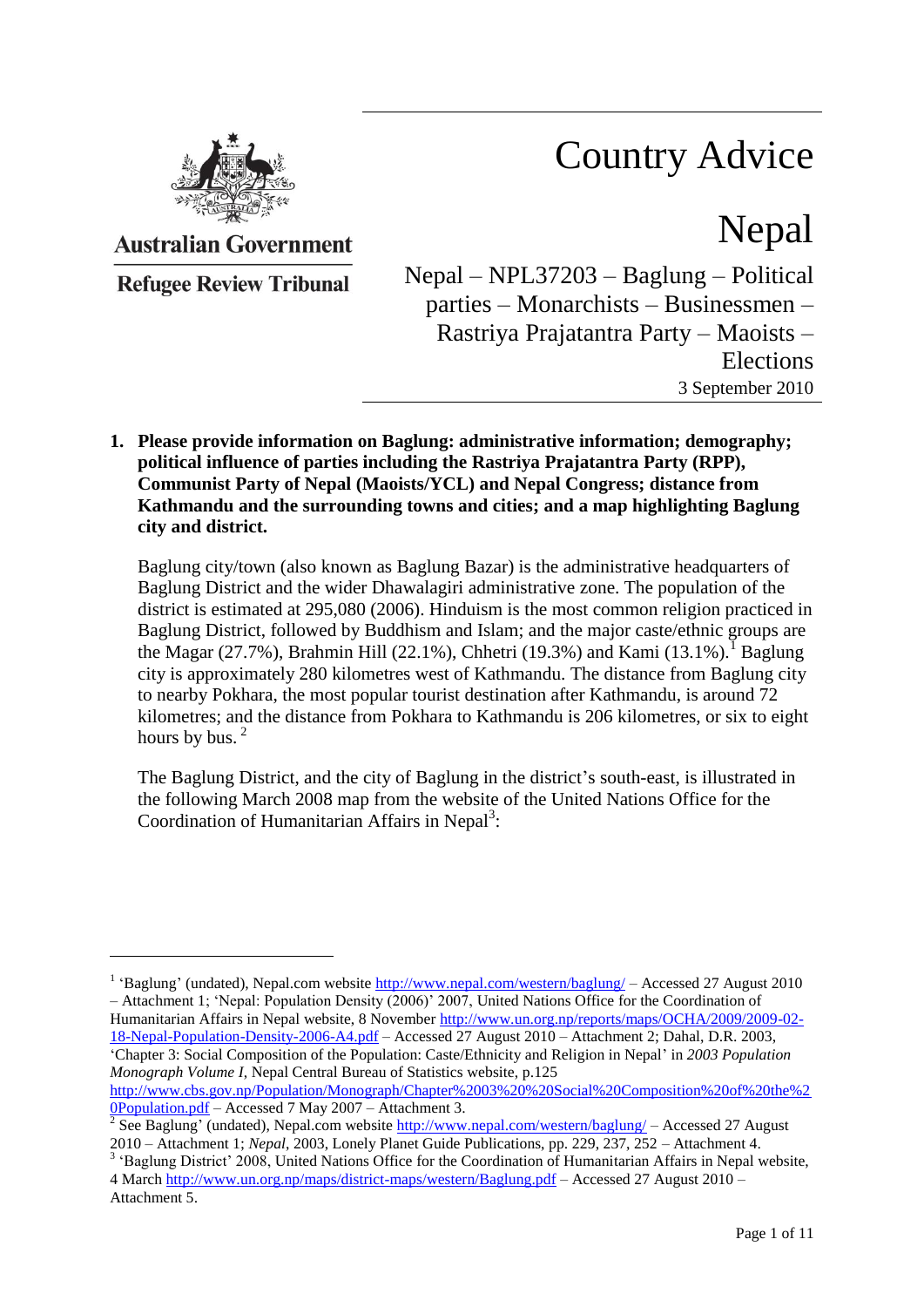

The following graphic illustrates the winning political party in each of the three Baglung district constituencies following the 2008 Constituent Assembly elections: Baglung-1, Communist Party of Nepal (UML); Baglung-2, *Rastriya Janamorcha*; and Baglung-3, Nepali Congress<sup>4</sup>.



 $\overline{a}$ 

<sup>&</sup>lt;sup>4</sup> 'Nepal: CA Election 2008 under FPTP- Elected Candidate by Political Party' 2008, United Nations Office for the Coordination of Humanitarian Affairs in Nepal website, 22 April <http://www.un.org.np/reports/maps/OCHA/Election-maps/2008-04-22-CA-Election-Result-by-Party.pdf> – Accessed 1 September 2010 – Attachment 6.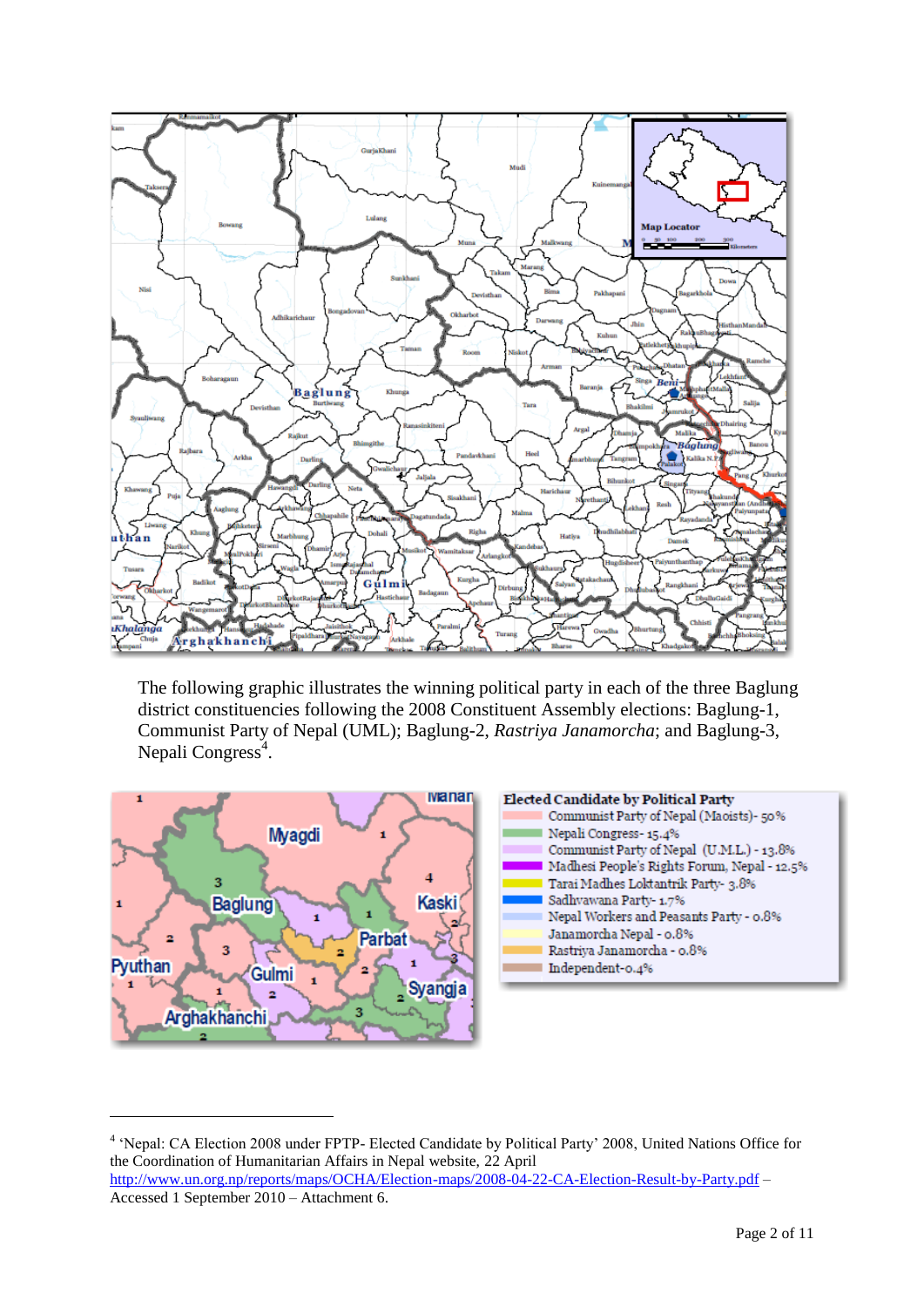## *Rastriya Prajatantra Party* **(RPP):**

The political influence of the *Rastriya Prajatantra Party* (RPP) in Baglung district at the level of national politics is not strong. In the April 2008 Constituent Assembly elections, and in previous national elections held in 1999 and 1994, no RPP candidates won seats in the district or were runners up.<sup>5</sup> The RPP is, however, influential at the level of municipal politics. At the 2006 municipal elections, RPP candidates Bidur Khadka and Marayan Bahdur Thapa were elected (unopposed) to the positions of Mayor and Deputy Mayor respectively. 6

## **Communist Party of Nepal (Maoists/YCL)**

While the Communist Party of Nepal (Maoists) (CPN-M) won a majority of seats country-wide at the April 2008 Constituent Assembly elections, it failed to win any of the three constituencies comprising Baglung district. The CPN-M ran a close second to the Communist Party of Nepal (UML) in Baglung-1 Constituency (14,386 votes versus 15,786); and ran third to the Nepali Congress (NC) in Baglung-3 Constituency (7,911 votes versus 11,582). The CPN-M did not list in the top three candidates in Baglung-2 Constituency.<sup>7</sup> Political support for the CPN-M would therefore appear moderate to low in Baglung district based on these election results. No information was found on the strength or influence of the Youth Communist League (YCL) in Baglung. The YCL is present in the district – reports indicate military training was provided to members as recently as April 2010 as preparation for nationwide anti-government protests by Maoists during May  $2010<sup>8</sup>$ 

## **Nepal Congress (NC)**

 $\overline{a}$ 

Political support for the NC is moderate to high across the Bagling district based on election results for the April 2008 Constituent Assembly. The NC candidates won Baglung-3 Constituency, ran second in Baglung-2 Constituency, and ran third in Baglung-1 Constituency.<sup>9</sup> The NC was also successful in the previous 1999 and 1994 national

[http://www.election.gov.np//reports/CAResults/reportBody.php?selectedMenu=Constituency%20Wise%20Top](http://www.election.gov.np/reports/CAResults/reportBody.php?selectedMenu=Constituency%20Wise%20Top%203%20Candidate(English)&rand=1282885399) [%203%20Candidate\(English\)&rand=1282885399](http://www.election.gov.np/reports/CAResults/reportBody.php?selectedMenu=Constituency%20Wise%20Top%203%20Candidate(English)&rand=1282885399) – Accessed 30 August 2010 – Attachment 7; "Previous Election Top Two Candidates" (undated), Nepal Election Commission website

```
http://www.election.gov.np/EN/toptwo.html – Accessed 27 August 2010 – Attachment 8.
<sup>6</sup> 'Newly elected mayors and deputy mayors' Nepal News website
```
<http://www.nepalnews.com/archive/municipal%20details%5B1%5D.pdf> – Accessed 30 August 2010 – Attachment 9; "Majority of independent candidates in mayoral posts; Rajaram new mayor of Kathmandu metropolis" 2006, *Nepal News* website, 10 February

<http://www.nepalnews.com/archive/2006/feb/feb10/news01.php>– Accessed 30 August 2010 – Attachment 10. <sup>7</sup> 'Election Commission Constituent Assembly Election 2064 [sic] Constituency Wise Top Three Leading Candidates" 2008, Nepal Election Commission website, 9 May

[http://www.election.gov.np//reports/CAResults/reportBody.php?selectedMenu=Constituency%20Wise%20Top](http://www.election.gov.np/reports/CAResults/reportBody.php?selectedMenu=Constituency%20Wise%20Top%203%20Candidate(English)&rand=1282885399) [%203%20Candidate\(English\)&rand=1282885399](http://www.election.gov.np/reports/CAResults/reportBody.php?selectedMenu=Constituency%20Wise%20Top%203%20Candidate(English)&rand=1282885399) – Accessed 30 August 2010 – Attachment 7.

<sup>&</sup>lt;sup>5</sup> 'Election Commission Constituent Assembly Election 2064 [sic] Constituency Wise Top Three Leading Candidates" 2008, Nepal Election Commission website, 9 May

<sup>8</sup> "Maoists up training, donation drives" 2010, *Republica* website, 22 April [http://www.myrepublica.com/portal/index.php?action=news\\_details&news\\_id=17783](http://www.myrepublica.com/portal/index.php?action=news_details&news_id=17783) – Accessed 1 September 2010 – Attachment 11.

<sup>&</sup>lt;sup>9</sup> 'Election Commission Constituent Assembly Election 2064 [sic] Constituency Wise Top Three Leading Candidates" 2008, Nepal Election Commission website, 9 May

[http://www.election.gov.np//reports/CAResults/reportBody.php?selectedMenu=Constituency%20Wise%20Top](http://www.election.gov.np/reports/CAResults/reportBody.php?selectedMenu=Constituency%20Wise%20Top%203%20Candidate(English)&rand=1282885399) [%203%20Candidate\(English\)&rand=1282885399](http://www.election.gov.np/reports/CAResults/reportBody.php?selectedMenu=Constituency%20Wise%20Top%203%20Candidate(English)&rand=1282885399) – Accessed 30 August 2010 – Attachment 7.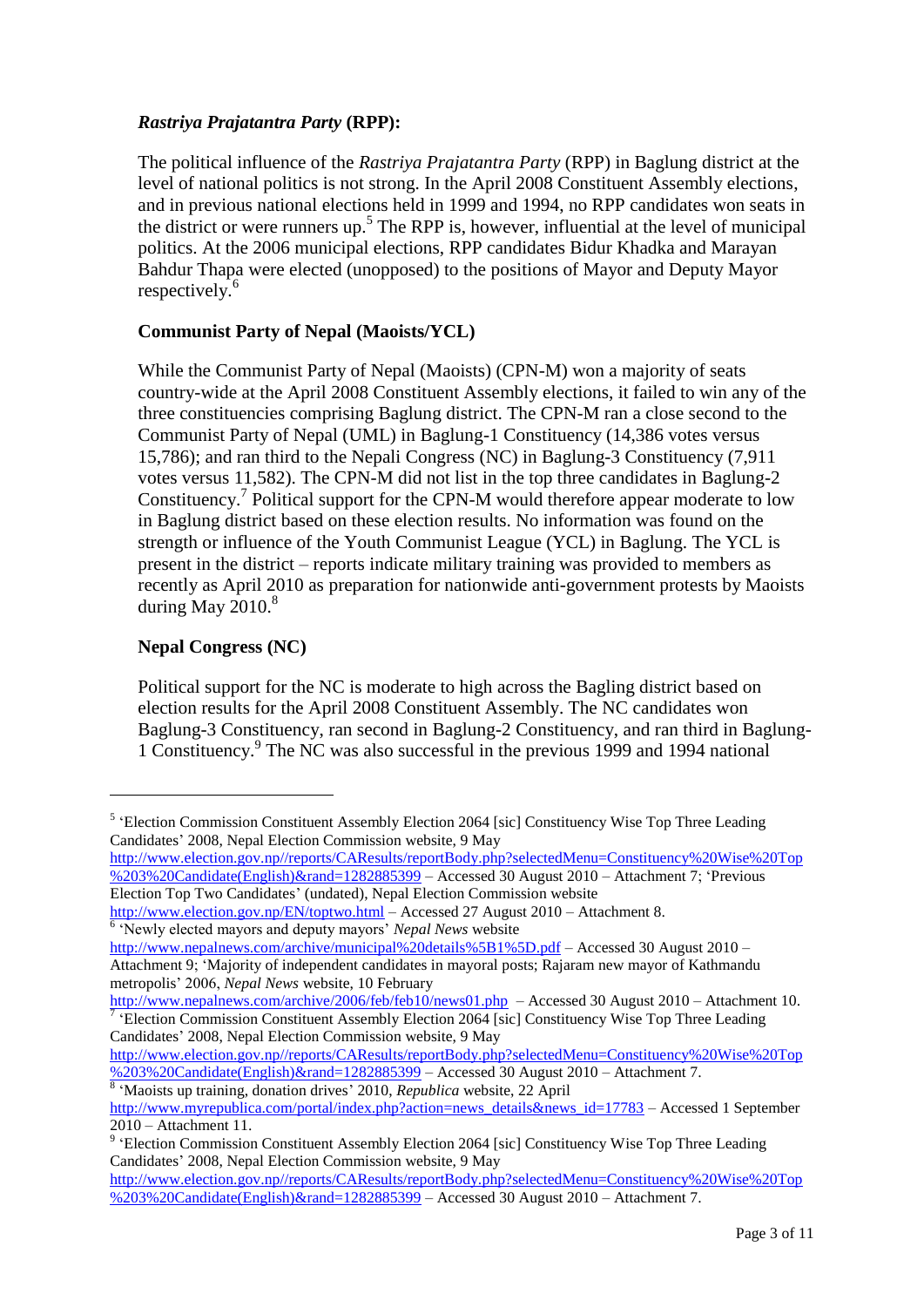elections. In both these elections, NC candidates ran first or second in all three constituencies except one, Baglung-3 in 1994.<sup>10</sup>

## *Rastriya Janamorcha Party* **(National People's Front – RJM)**

The *Rastriya Janamorcha Party* (National People"s Front – RJM) is a minor political party in Nepal, winning four seats in the 2008 Constituent Assembly. It has moderate support in Baglung, winning one constituency and running second in another at the 2008 elections. Its policies centre on opposition to a federal structure for Nepal based on ethnic or caste lines, in favour of decentralisation within the existing unitary system. After the 2008 Constituent Assembly elections it opposed CPN-M Prachanda"s nomination for prime minister, labelling his party's policies "fascist and militarist".<sup>11</sup>

### **2. Please provide the names of the national and Baglung leaders of the Maoists, the RPP, and any other significant political forces between 2006 and November 2009.**

#### **National leaders between 2006 and November 2009**

**Maoists:** The CPN-M national leader during this period was Pushpa Kamal Dahal (known as comrade Prachanda, chair/general secretary and former prime minister). Other leading party figures were Krishna Bahadur Mahara, Baburam Bhattarai, Dev Gurung and Mohan Baidya Kirin. 12

**RPP**: RPP national leaders during this period were Pashupati Shumsher Rana (party president) and Lokendra Bahadur Chand (former prime minister and party leader). Other leading figures during this period include Padma Sundar Lawati (former vice president), Kem Pandit (former co-general secretary), Deepak Bohara, and Parshu Ram Khapaung.<sup>13</sup>

#### **RJM:** RJM leader is Chitra Bahadur K.C. (chair).

 $\overline{a}$ 

Other significant political forces in Nepal are the Communist Party of Nepal (Unified Marxist-Leninist) – CPN (UML) and the Nepali Congress (NC). Significant leaders of the CPN (UML) over this period were Madhav Kumar Nepal (former prime minister and general secretary), Bamdev Gautam (former vice chair), and Ishwor Pokharel (general

<sup>&</sup>lt;sup>10</sup> 'Previous Election Top Two Candidates' (undated), Nepal Election Commission website <http://www.election.gov.np/EN/toptwo.html> – Accessed 27 August 2010 – Attachment 8.

<sup>&</sup>lt;sup>11</sup> 'Nepal' 2010, *Political Handbook of the World Online Edition*, eds A Banks, T Muller, W Overstreet, and J Isacoff, CQ Press, Washington, p. 1038

[http://library.cqpress.com/phw/document.php?id=phw2010\\_Nepal&type=hitlist&num=0](http://library.cqpress.com/phw/document.php?id=phw2010_Nepal&type=hitlist&num=0) – Accessed 4 August 2010 – Attachment 12; and "NWPP, RJM to boycott PM election" 2008, Nepal News, 15 August

<http://www.nepalnews.com/archive/2008/aug/aug15/news05.php> - Accessed 3 September 2010 – Attachment 14. <sup>12</sup> 'Nepal' 2010, *Political Handbook of the World Online Edition*, eds A Banks, T Muller, W Overstreet, and J Isacoff, CQ Press, Washington, p. 1033

[http://library.cqpress.com/phw/document.php?id=phw2010\\_Nepal&type=hitlist&num=0](http://library.cqpress.com/phw/document.php?id=phw2010_Nepal&type=hitlist&num=0) – Accessed 4 August 2010 – Attachment 12; Banks, A.S., Muller, T.C. & Overstreet, N.R. (eds) 2007, *Political Handbook of the World: 2007*, CQ Press, Washington D.C., pp. 872-875 – Attachment 13.

<sup>&</sup>lt;sup>13</sup> 'Nepal' 2010, *Political Handbook of the World Online Edition*, eds A Banks, T Muller, W Overstreet, and J Isacoff, CQ Press, Washington, p. 1035

[http://library.cqpress.com/phw/document.php?id=phw2010\\_Nepal&type=hitlist&num=0](http://library.cqpress.com/phw/document.php?id=phw2010_Nepal&type=hitlist&num=0) – Accessed 4 August 2010 – Attachment 12; Banks, A.S., Muller, T.C. & Overstreet, N.R. (eds) 2007, *Political Handbook of the World: 2007*, CQ Press, Washington D.C., pp. 872-875 – Attachment 13.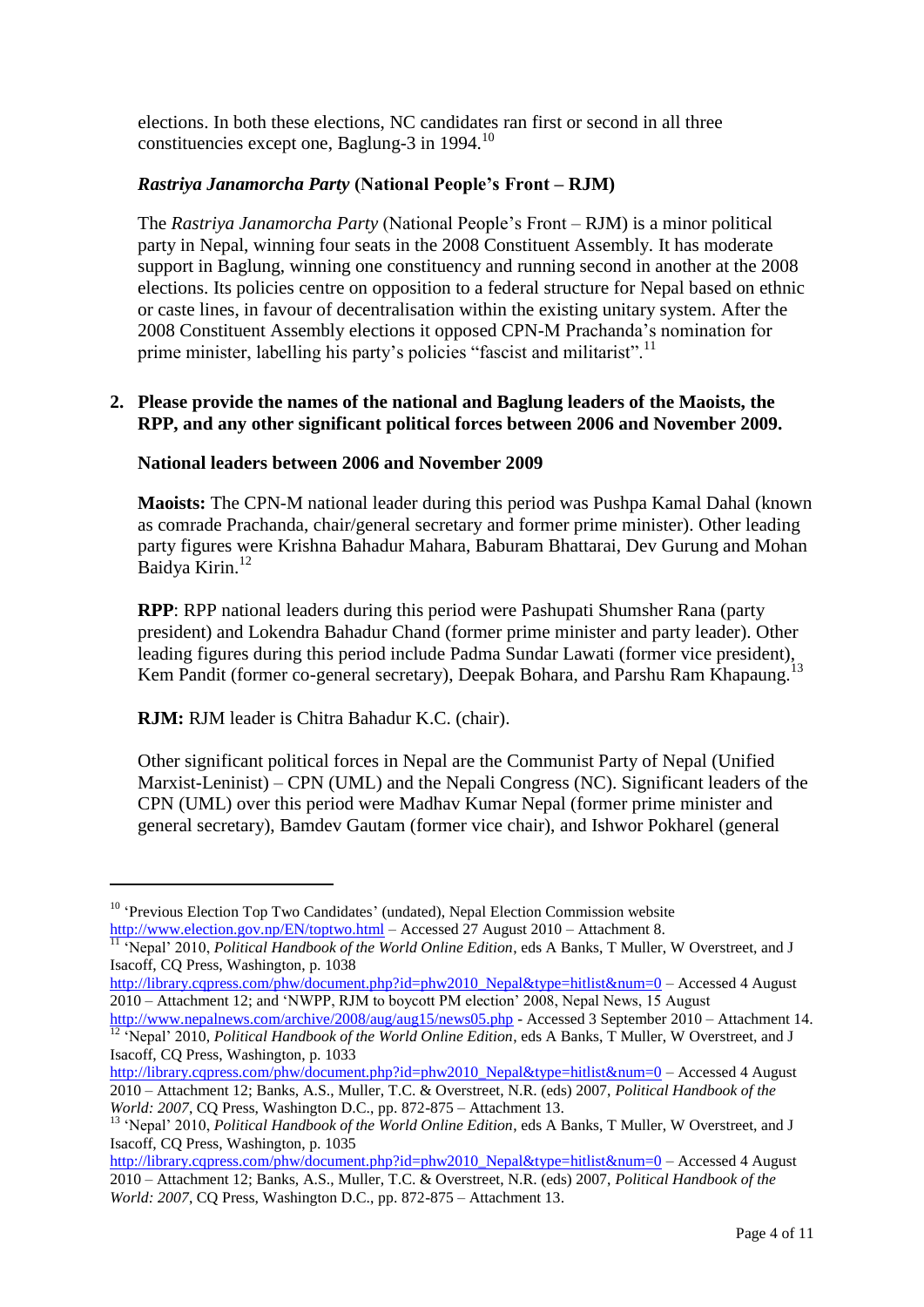secretary). High-ranking leaders of the NC were Ram Baran Yadav (former president of Nepal), Girija Prasad Koirala (president of the party), Sher Bahadur Deuba (former prime minister), and Ram Chandra Poudel (vice president and former general secretary of the party). $^{14}$ 

### **Baglung leaders between 2006 and November 2009**

The names of the leading candidates of the main political parties in Baglung in 2008 are given in the following table. It lists the names of the three candidates from each party with the most votes from each of the three constituencies at the April 2008 Constituent Assembly elections<sup>15</sup>:

| <b>District</b> |    | <b>Const Candidate</b>  | <b>Party</b>                          | <b>Sex</b> | Votes         |
|-----------------|----|-------------------------|---------------------------------------|------------|---------------|
| 1 Baglung 1     |    | Ramjee Prasad Sharma    | Communist Party of<br>Nepal (UML)     | M          | 15786 Elected |
| $2$ Baglung 1   |    | Chandra Bahadur Budha   | Communist Party of<br>Nepal (Maoists) | M          | 14386         |
| 3 Baglung       | -1 | Hari Prasad Shrestha    | Nepali Congress                       | M          | 12017         |
|                 |    |                         |                                       |            |               |
| 1 Baglung       | 2  | Chitra Prasad K.C.      | Rastriya Janamorcha                   | M          | 12594 Elected |
| 2 Baglung 2     |    | Mani Bhadra Sharma      | Nepali Congress                       | М          | 11975         |
| 3 Baglung 2     |    | Lil Bahadur Thapa Magar | Communist Party of<br>Nepal (Unified) | M          | 7669          |
|                 |    |                         |                                       |            |               |
| 1 Baglung       | 3  | Nara Bahadur Pun        | Nepali Congress                       | M          | 11582 Elected |
| 2 Baglung 3     |    | Tel Bahadur Gharti      | Rastriya Janamorcha                   | M          | 9591          |
| 3 Baglung 3     |    | Balawoti Sharma         | Communist Party of<br>Nepal (Maoists) | F          | 7911          |

Various news reports published between 2006 and 2009 refer to other political leaders in Baglung. Other Maoist leaders associated with the district during this period are Dinanath Sharma (2007); Maoist district secretariat member and area in-charge, Bikiran (August 2006); Maoist Baglung district-in-charge, Ananta, and secretary, Nabin (August 2006); and Baglung district-in-charge, Parasmani (May  $2006$ )<sup>16</sup>. Other political figures associated

 $\overline{a}$ 

<sup>&</sup>lt;sup>14</sup> Nepal' 2010. *Political Handbook of the World Online Edition*, eds A Banks, T. Muller, W. Overstreet, and J Isacoff, CQ Press, Washington, p. 1036

[http://library.cqpress.com/phw/document.php?id=phw2010\\_Nepal&type=hitlist&num=0](http://library.cqpress.com/phw/document.php?id=phw2010_Nepal&type=hitlist&num=0) – Accessed 4 August 2010 – Attachment 12; Banks, A.S., Muller, T.C. & Overstreet, N.R. (eds) 2007, *Political Handbook of the World: 2007*, CQ Press, Washington D.C., pp. 872-875 – Attachment 13.

<sup>&</sup>lt;sup>15</sup> 'Election Commission Constituent Assembly Election 2064 [sic] Constituency Wise Top Three Leading Candidates" 2008, Nepal Election Commission website, 9 May

[http://www.election.gov.np//reports/CAResults/reportBody.php?selectedMenu=Constituency%20Wise%20Top](http://www.election.gov.np/reports/CAResults/reportBody.php?selectedMenu=Constituency%20Wise%20Top%203%20Candidate(English)&rand=1282885399) [%203%20Candidate\(English\)&rand=1282885399](http://www.election.gov.np/reports/CAResults/reportBody.php?selectedMenu=Constituency%20Wise%20Top%203%20Candidate(English)&rand=1282885399) – Accessed 30 August 2010 – Attachment 7.

<sup>&</sup>lt;sup>16</sup> 'Nepal Maoist district leader says talks will succeed "at any cost"' 2006, *BBC Monitoring South Asia*, 16 August – Attachment 15; "Local Maoist leader accuses Nepal army of breaching code of conduct" 2006, BBC Monitoring South Asia, 31 May – Attachment 16; "Nepal Maoists abduct communist student leader" 2006, *BBC Monitoring South Asia*, 7 August – Attachment 17.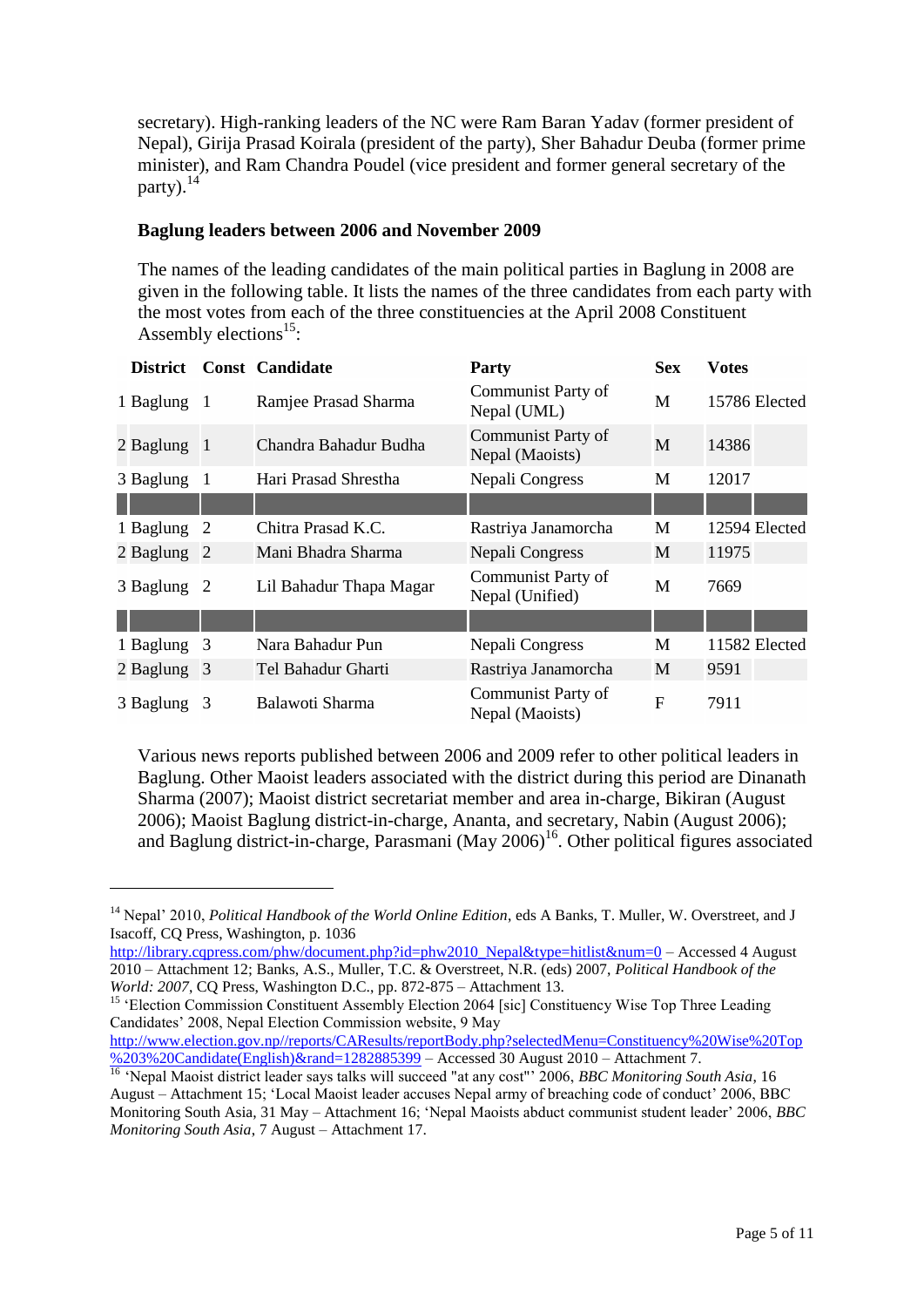with Baglung during this period include CPN-UML district coordinator Yam Bahadar Khatri (2009); and district secretary of the CPN – UML, Janak Puadel (May 2008).<sup>17</sup>

## **3. Are there reports indicating that Maoists subject pro-monarchy businessmen to extortion or torture? Are there any other anti-monarchy political parties or activist groups active in Nepal?**

Reports of Maoists subjecting members of the Nepalese business community (small and large business owners, entrepreneurs and business managers) to abduction, extortion, assault, and threats of murder are widespread.<sup>18</sup> These tactics are employed by Maoists to generate funds. These reports do not specify whether those targeted hold pro-monarchist views, and reports were not found to indicate that Maoists especially target pro-monarchy businessmen as opposed to other sections of the business community. Given the Maoists' strong opposition to the monarchy, however, it would be reasonable to conclude that known pro-monarchist business owners would be at greater risk. The US Department of State"s current reports on human rights abuses in Nepal highlights the continued use by Maoists of financial extortion against businesses and the accompanying use of threats and violence against those who refuse to provide funds in such circumstances:

Members of the security forces, the Maoist militias, the Maoist-affiliated Young Communist League (YCL), and members of other small, often ethnically based armed groups committed human rights abuses…Maoist militias engaged in arbitrary and unlawful use of lethal force and abduction. Violence, extortion, and intimidation continued throughout the year…

Maoists and Maoist-affiliated organizations continued to commit abuses during the year in contravention of the CPA [Comprehensive Peace Agreement]. Maoists regularly extorted money from businesses, workers, private citizens, and NGOs. When individuals or companies refused or were unable to pay, Maoist recrimination was violent or implied the threat of violence.<sup>19</sup>

Specific cases of Maoists abducting, assaulting, and threatening business owners in a number of Nepalese districts since the Comprehensive Peace Agreement of April 2006 are provided on the South Asia Terrorism Portal website:

2010

 $\overline{a}$ 

April 29: Workers at Himalayan Distillery foiled Unified CPN-Maoist cadres" attempt of abducting Uday Bhandari, General Manager of the Distillery in Parsa District.

<sup>&</sup>lt;sup>17</sup> 'Nepal party cadres angry over selection of proportional poll candidates' 2008, BBC Monitoring South Asia, 4 May – Attachment 18.

<sup>&</sup>lt;sup>18</sup> See Internal Displacement Monitoring Centre (IDMC) 2010, *Nepal: Failed implementation of IDP Policy leaves many unassisted*, 28 January, UNHCR website, pp. 23, 27, 34, 267, 274 <http://www.unhcr.org/refworld/country,COI,IDMC,,NPL,,4b61a32f2,0.html> – Accessed 19 August 2010 –

Attachment 19; Freedom House 2010, *Countries at the Crossroads - Nepal*, p.11 – Attachment 20.

<sup>19</sup> US Department of State 2010, *2009 Country Reports on Human Rights Practices*, "Political prisoners and Detainees", 11 March – Attachment 21.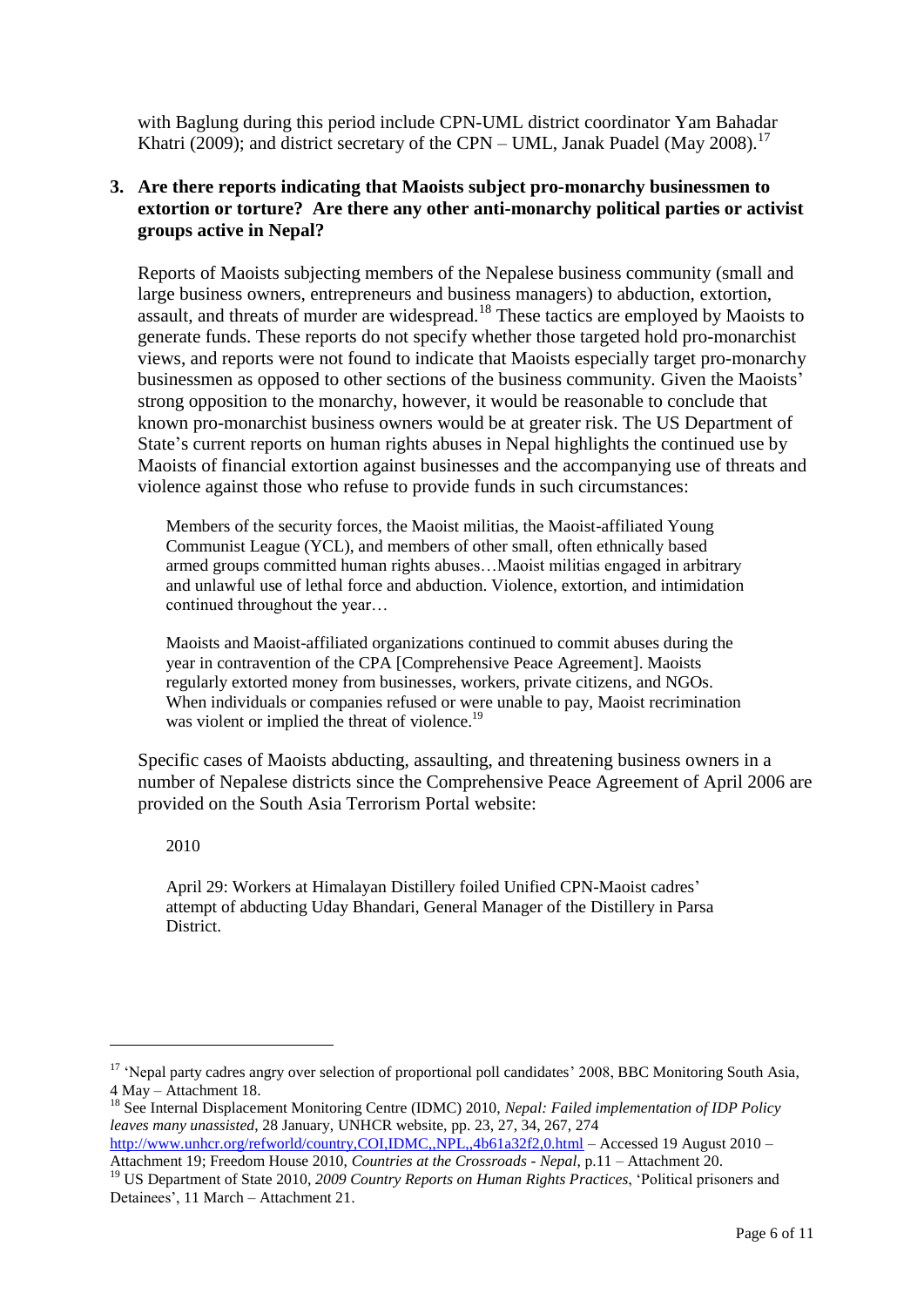February 4: Police arrested six Unified CPN-Maoist cadres in Itahari District in the charge of abducting a businessman. According to the Police sources, the Maoists were arrested under the Public Offence Act.

February 2: The Police arrested 11 cadres of the Unified CPN-Maoist, including Kochila State Committee Secretariat member Mohan Timsina, from the ward office of the party in Janata Basti of Itahari District for their involvement in the abduction of Pasang Sherpa, an entrepreneur of Chainpur in Sankhuwasabha…

2007

June 3: Three cadres of the Maoist-affiliated Young Communist League (YCL) abducted a businessman, identified as Sitaram Prasai, who had been evading arrest despite a warrant against him, from his office of the Cottage and Small Industry Development Bank in Kamaladi.

May 16: Maoists abducted Balgopal Shrestha, a local businessman, from his house at Barahakshetra in the Sunsari district, on the charge of "illegally selling mobile SIM cards."

March 18: Maoists abducted the operator of Hotel Woodland at Durbarmarg, Hari Shrestha, from his hotel in Kathmandu and assaulted him after he refused to give NR [Nepalese Rupee] two million as demanded by the Maoists. They later released him after making an agreement paper, which states that Shrestha will pay NR 10 million to the Maoists and will also provide 10 rooms free of cost for them…

#### 2006

 $\overline{a}$ 

October 30: In the Jhapa district, Maoists assaulted and subsequently abducted the owner of the Munal Wood Industry, Shiva Upreti, from Chandragadhi-6. The group later called Upreti's family and asked for ransom and warned that they would kill Upreti if the family members do not give the money.<sup>20</sup>

One high-profile case widely reported in the media involved the torture of a businessman by Maoists. On 27 April 2008, the Kathmandu businessman Ram Hari Shrestha was allegedly abducted by members of the United Communist Party of Nepal and later died due to severe ill-treatment inflicted through torture by members of the Maoist People"s Liberation Army (PLA). A District Court has formally charged five cadres, only one of whom had been arrested by August 2010. The Unified Communist Party of Nepal – Maoist (UCPN-M) has not cooperated with the authorities in helping to arrest those charged.<sup>21</sup> The use of torture more generally by Maoists and affiliated groups is documented by non-government organisations (NGOs) in Nepal. The Nepalese NGO Advocacy Forum-Nepal, which focuses on the monitoring of incidents of torture in the

<sup>&</sup>lt;sup>20</sup> 'Abductions by the CPN-Maoist since the April 2006 Cease-fire' 2010, South Asia Terrorism Portal website <http://www.satp.org/satporgtp/countries/nepal/database/ceasefire.htm> – Accessed 31 August 2010 – Attachment 22.

 $21$  Asian Human Rights Commission 2010, 'Police unable to arrest the murderers of Ram Hari Shrestha', 20 August<http://www.ahrchk.net/ua/mainfile.php/2010/3524/> – Accessed 30 August 2010 – Attachment 23. Interrnational Crisis group 2010, *Nepal: Peace and Justice*, 14 January, p.16 – Attachment 24.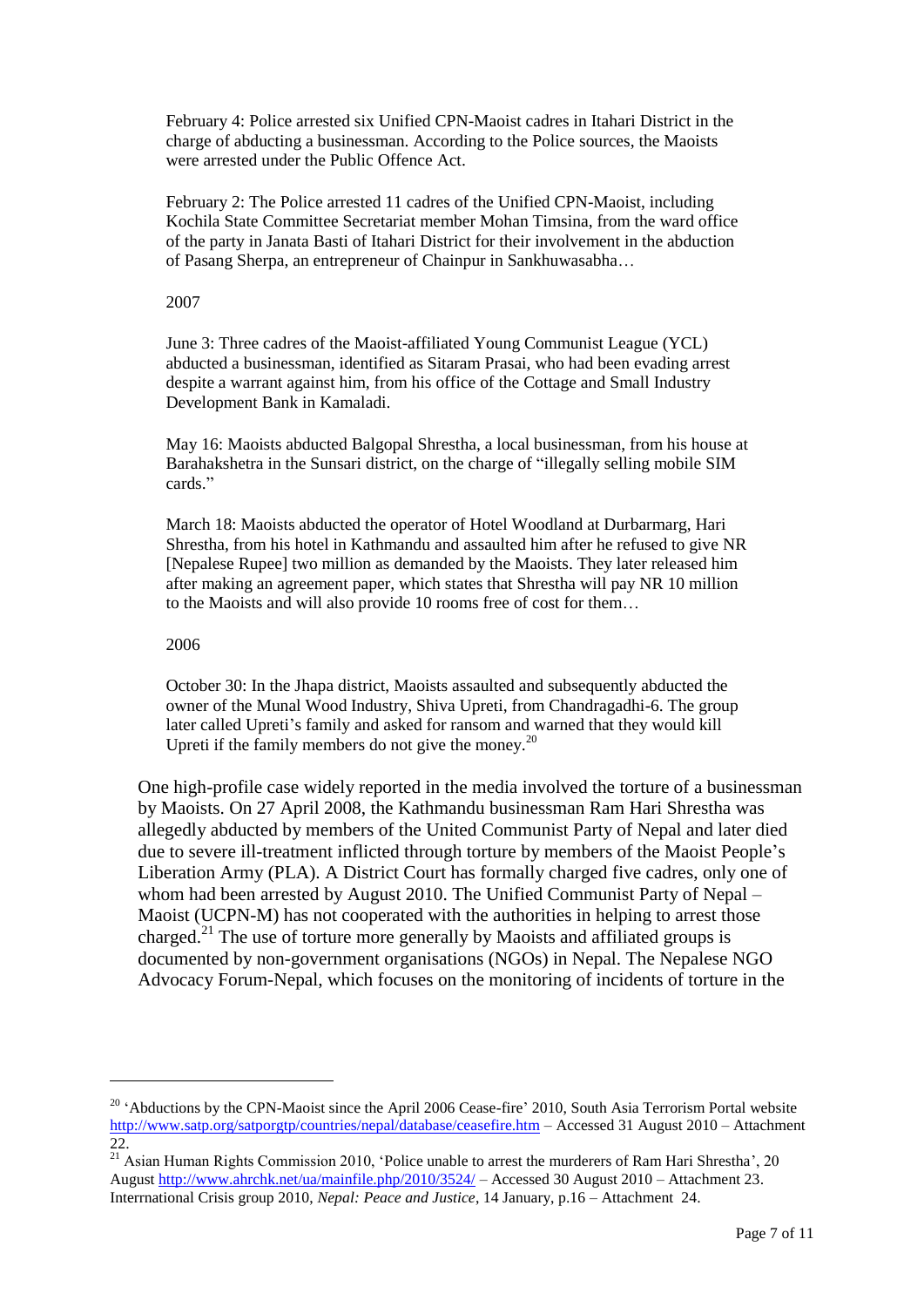country, indicated that for the period from October 2008 to June 2009, 32 cases of torture could be attributed to the UCPN-M and its youth wing, the YCL. $^{22}$ 

No information was found on other political parties or groups that are actively antimonarchist in Nepal in ways comparable to the CPN-M and the YCL. Surveys of the main political parties and groups in Nepal indicate that the CPN-M is the only political organisation that actively campaigns against the monarchy.<sup>23</sup>

### **4. Please provide an update on recent elections in Nepal.**

Two years after the Constituent Assembly elections of April 2008, political instability continues in Nepal. The CPN-M, which had led a new ruling coalition government after winning 220 of the 601 seats in the new Constituent Assembly, left the coalition and went into opposition in May 2009. (In January 2009, the party merged with the Communist Party of Nepal [Unity Center-Masal] to become the Unified Communist Party of Nepal [Maoist] or UCPN-M). The move into opposition followed UCPN-M party leader Pushpa Kamal Dhala's (known as 'Prachandra') resignation as Prime Minister on 4 May 2009.<sup>24</sup> Prachandra"s decision followed his attempt to dismiss the chief of the Nepalese Army, which was ruled unconstitutional by then President Dr. Ram Baran Yadav of the Nepali Congress Party.

On 23 May 2009, a new coalition government was sworn in, led by the main opposition party, the Communist Party of Nepal-Unified Marxist-Leninist (CPN-UML). The CPN-UML coalition consisted of 22 parties with 350 seats in the Constituent Assembly. CPN-UML leader, Mr Madhav Kumar Nepal, then became Prime Minister. Prachandra"s UCPN-M remains in opposition with control of 238 seats.<sup>25</sup> On 30 June 2010, CPN-UML leader Kumar Nepal also resigned as prime minister, triggered by Maoist insistence that, as the largest party in the Assembly, they had the right to elect the prime minister. The country currently remains without a Prime Minister and without an effective government.<sup>26</sup> Since Kumar Nepal"s resignation, Nepal"s parliament has failed on five separate occasions to elect a new prime minister; a sixth vote is scheduled for September. Prachanda won the most recent vote on 24 August 2010, without however gaining the

 $\overline{a}$ 

[http://library.cqpress.com/phw/document.php?id=phw2010\\_Nepal&type=hitlist&num=0](http://library.cqpress.com/phw/document.php?id=phw2010_Nepal&type=hitlist&num=0) – Accessed 4 August 2010 – Attachment 12.

<sup>&</sup>lt;sup>22</sup> Advocacy Forum, Redress and APT 2009, *Review of the implementation of recommendations made by the UN Special Rapporteur on Torture, Manfred Nowak, after his mission to Nepal in 2005*, 28 August [http://www.advocacyforum.org/SubmissiontoNowak\\_28\\_August\\_Final.pdf](http://www.advocacyforum.org/SubmissiontoNowak_28_August_Final.pdf) – Accessed 1 September 2010 –

Attachment 25.

<sup>&</sup>lt;sup>23</sup> 'Nepal' 2010, *Political Handbook of the World Online Edition*, eds A Banks, T Muller, W Overstreet, and J Isacoff, CQ Press, Washington, p. 1033-1034, 1037

[http://library.cqpress.com/phw/document.php?id=phw2010\\_Nepal&type=hitlist&num=0](http://library.cqpress.com/phw/document.php?id=phw2010_Nepal&type=hitlist&num=0) – Accessed 4 August 2010 – Attachment 12; International Crisis Group 2008, *Nepal's election and beyond*, 2 April, pp.3-4 – Attachment 24.

<sup>&</sup>lt;sup>24</sup> Nepal<sup>2</sup> 2010, *Political Handbook of the World Online Edition*, eds A Banks, T Muller, W Overstreet, and J Isacoff, CQ Press, Washington, p. 1037

<sup>&</sup>lt;sup>25</sup> Australian Department of Foreign Affairs and Trade 2010, 'Nepal country brief ', May [http://www.dfat.gov.au/geo/nepal/nepal\\_country\\_brief.html](http://www.dfat.gov.au/geo/nepal/nepal_country_brief.html) – Accessed 1 September 2010 – Accessed 1 September 2010 – Attachment 26.

<sup>&</sup>lt;sup>26</sup> 'Nepal fails to pick new PM for second time in week' 2010, *Reuters*, 23 July <http://www.alertnet.org/thenews/newsdesk/SGE66M0IO.htm> – Accessed 1 September 2010 – Accessed 1 September 2010 – Attachment 27; "Nepal PM announces resignation "to end deadlock" 2010, *BBC News*, 30 Jun[e http://www.bbc.co.uk/news/10464705](http://www.bbc.co.uk/news/10464705) – Accessed 1 September 2010 – Attachment 28.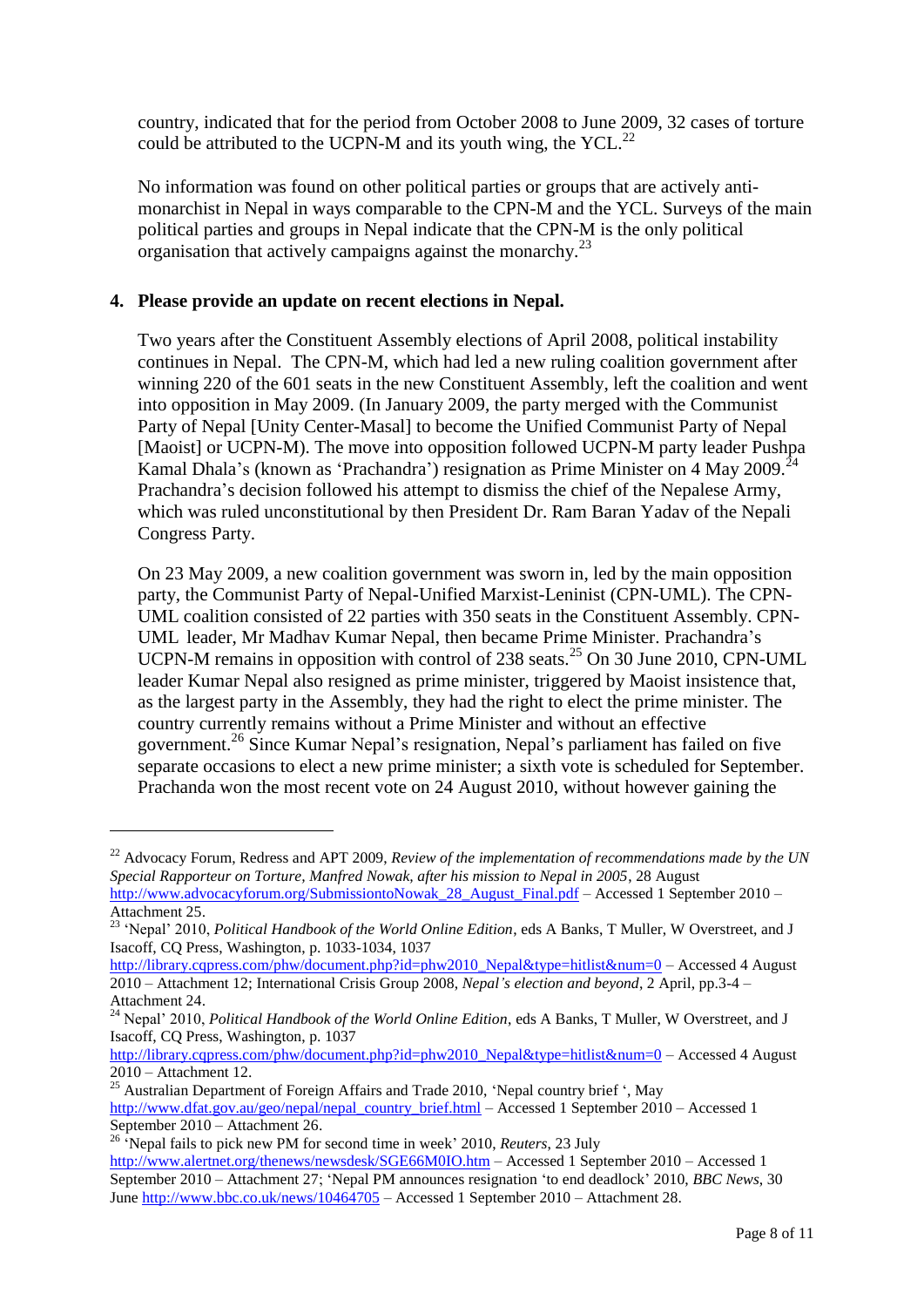necessary majority, against Ram Chandra Poudel, the leader of the centrist Nepali Congress.<sup>27</sup> The key controversial issues in the country are the integration of Maoist cadres into mainstream society and the Nepalese Army, and the writing of a new constitution, both seen as central to the peace process which began with the end of the Maoist insurgency in 2006.<sup>28</sup>

## **Attachments**

 $\overline{a}$ 

- 1. 'Baglung' (undated), Nepal.com website<http://www.nepal.com/western/baglung/>-Accessed 27 August 2010.
- 2. "Nepal: Population Density (2006)" 2007, United Nations Office for the Coordination of Humanitarian Affairs in Nepal website, 8 November [http://www.un.org.np/reports/maps/OCHA/2009/2009-02-18-Nepal-Population-Density-](http://www.un.org.np/reports/maps/OCHA/2009/2009-02-18-Nepal-Population-Density-2006-A4.pdf)[2006-A4.pdf](http://www.un.org.np/reports/maps/OCHA/2009/2009-02-18-Nepal-Population-Density-2006-A4.pdf) – Accessed 27 August 2010.
- 3. Dahal, D.R. 2003, "Chapter 3: Social Composition of the Population: Caste/Ethnicity and Religion in Nepal" in *2003 Population Monograph Volume I*, Nepal Central Bureau of Statistics website [http://www.cbs.gov.np/Population/Monograph/Chapter%2003%20%20Social%20Compos](http://www.cbs.gov.np/Population/Monograph/Chapter%2003%20%20Social%20Composition%20of%20the%20Population.pdf) [ition%20of%20the%20Population.pdf](http://www.cbs.gov.np/Population/Monograph/Chapter%2003%20%20Social%20Composition%20of%20the%20Population.pdf) – Accessed 7 May 2007.
- 4. *Nepal*, 2003, Lonely Planet Guide Publications, London. (RRT Library)
- 5. "Baglung District" 2008, United Nations Office for the Coordination of Humanitarian Affairs in Nepal website, 4 March [http://www.un.org.np/maps/district](http://www.un.org.np/maps/district-maps/western/Baglung.pdf)[maps/western/Baglung.pdf](http://www.un.org.np/maps/district-maps/western/Baglung.pdf) – Accessed 27 August 2010.
- 6. "Nepal: CA Election 2008 under FPTP- Elected Candidate by Political Party" 2008, United Nations Office for the Coordination of Humanitarian Affairs in Nepal website, 22 April [http://www.un.org.np/reports/maps/OCHA/Election-maps/2008-04-22-CA-Election-](http://www.un.org.np/reports/maps/OCHA/Election-maps/2008-04-22-CA-Election-Result-by-Party.pdf)[Result-by-Party.pdf](http://www.un.org.np/reports/maps/OCHA/Election-maps/2008-04-22-CA-Election-Result-by-Party.pdf) – Accessed 1 September 2010.
- 7. "Election Commission Constituent Assembly Election 2064 [sic] Constituency Wise Top Three Leading Candidates" 2008, Nepal Election Commission website, 9 May [http://www.election.gov.np//reports/CAResults/reportBody.php?selectedMenu=Constitue](http://www.election.gov.np/reports/CAResults/reportBody.php?selectedMenu=Constituency%20Wise%20Top%203%20Candidate(English)&rand=1282885399) [ncy%20Wise%20Top%203%20Candidate\(English\)&rand=1282885399](http://www.election.gov.np/reports/CAResults/reportBody.php?selectedMenu=Constituency%20Wise%20Top%203%20Candidate(English)&rand=1282885399) – Accessed 30 August 2010.
- 8. 'Previous Election Top Two Candidates' (undated), Nepal Election Commission website <http://www.election.gov.np/EN/toptwo.html> – Accessed 27 August 2010.

<sup>27</sup> "Nepal"s parliament again fails to elect new PM" 2010*, ABC News* Radio website, 24 August <http://www.radioaustralianews.net.au/stories/201008/2991325.htm?desktop> – Accessed 1 September 2010 – Attachment 29.

<sup>&</sup>lt;sup>28</sup> Australian Department of Foreign Affairs and Trade 2010, 'Nepal country brief ', May [http://www.dfat.gov.au/geo/nepal/nepal\\_country\\_brief.html](http://www.dfat.gov.au/geo/nepal/nepal_country_brief.html) – Accessed 1 September 2010 – Accessed 1 September 2010 – Attachment 26; "Nepal fails to pick new PM for second time in week" 2010, *Reuters*, 23 July <http://www.alertnet.org/thenews/newsdesk/SGE66M0IO.htm> – Accessed 1 September 2010 – Accessed 1 September 2010 – Attachment 27.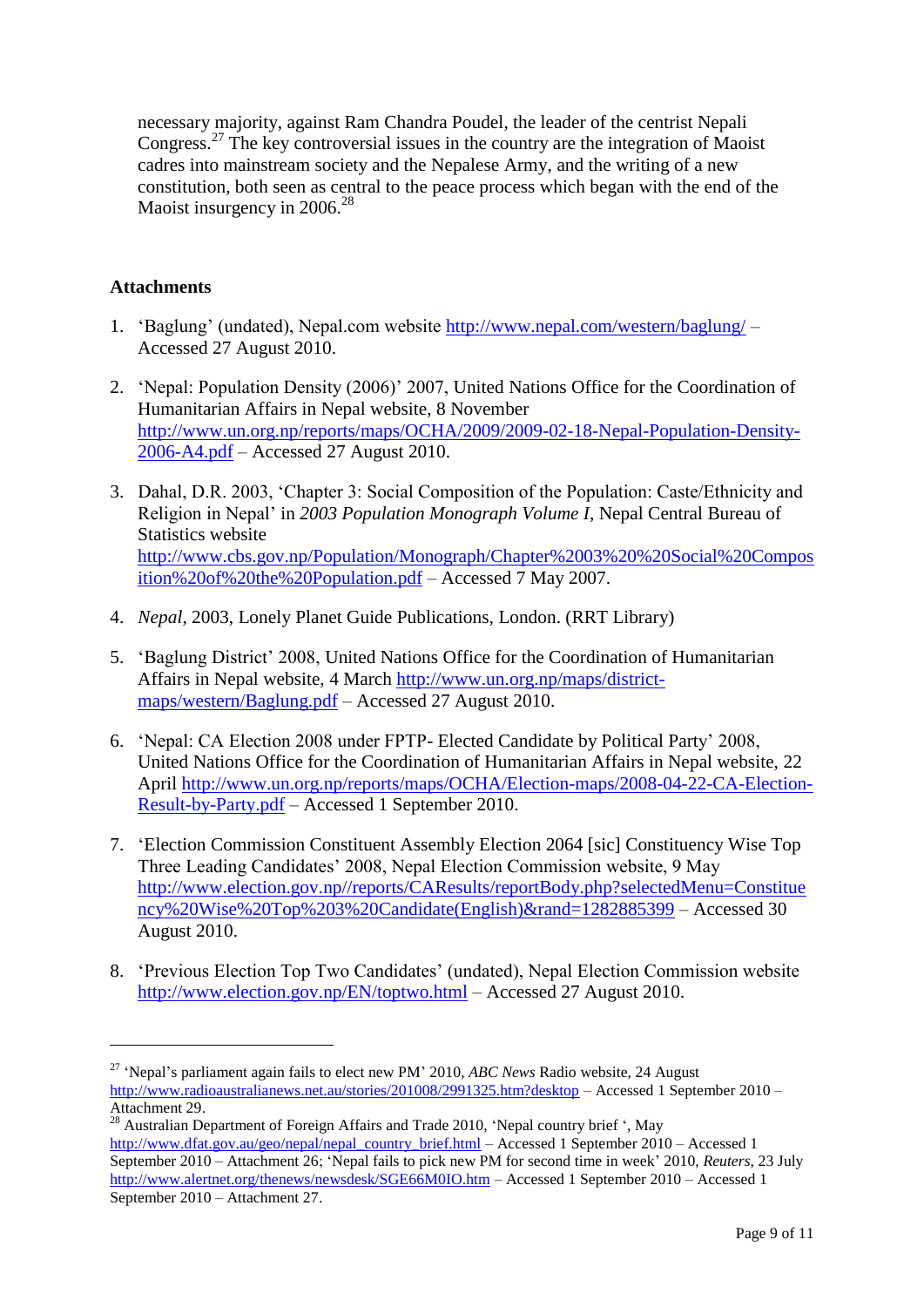- 9. "Newly elected mayors and deputy mayors" *Nepal News* website <http://www.nepalnews.com/archive/municipal%20details%5B1%5D.pdf> – Accessed 30 August 2010.
- 10. "Majority of independent candidates in mayoral posts; Rajaram new mayor of Kathmandu metropolis" 2006, *Nepal News* website, 10 February <http://www.nepalnews.com/archive/2006/feb/feb10/news01.php> – Accessed 30 August 2010.
- 11. "Maoists up training, donation drives" 2010, *Republica* website, 22 April [http://www.myrepublica.com/portal/index.php?action=news\\_details&news\\_id=17783](http://www.myrepublica.com/portal/index.php?action=news_details&news_id=17783) – Accessed 1 September 2010.
- 12. "Nepal" 2010, *Political Handbook of the World Online Edition*, eds A Banks, T Muller, W Overstreet, and J Isacoff, CQ Press, Washington, p. 1033 [http://library.cqpress.com/phw/document.php?id=phw2010\\_Nepal&type=hitlist&num=0](http://library.cqpress.com/phw/document.php?id=phw2010_Nepal&type=hitlist&num=0) – Accessed 4 August 2010.
- 13. Banks, A.S., Muller, T.C. & Overstreet, N.R. (eds.) 2007, *Political Handbook of the World: 2007*, CQ Press, Washington D.C., pp. 872-875. (RRT Library)
- 14. "NWPP, RJM to boycott PM election" 2008, Nepal News, 15 August <http://www.nepalnews.com/archive/2008/aug/aug15/news05.php> - Accessed 3 September 2010.
- 15. "Nepal Maoist district leader says talks will succeed "at any cost"" 2006, *BBC Monitoring South Asia*, 16 August. (FACTIVA)
- 16. "Local Maoist leader accuses Nepal army of breaching code of conduct" 2006, *BBC Monitoring South Asia*, 31 May. (FACTIVA)
- 17. "Nepal Maoists abduct communist student leader" 2006, *BBC Monitoring South Asia,* 7 August. (FACTIVA)
- 18. Nepal party cadres angry over selection of proportional poll candidates" 2008, BBC Monitoring South Asia, 4 May. (FACTIVA)
- 19. Internal Displacement Monitoring Centre (IDMC) 2010, *Nepal: Failed implementation of IDP Policy leaves many unassisted*, 28 January, UNHCR website, pp. 23, 27, 34, 267, 274 <http://www.unhcr.org/refworld/country,COI,IDMC,,NPL,,4b61a32f2,0.html> – Accessed 19 August 2010.
- 20. Freedom House 2010, *Countries at the Crossroads – Nepal*.
- 21. US Department of State 2010, *2009 Country Reports on Human Rights Practices*, "Political prisoners and Detainees", 11 March.
- 22. "Abductions by the CPN-Maoist since the April 2006 Cease-fire" 2010, South Asia Terrorism Portal website <http://www.satp.org/satporgtp/countries/nepal/database/ceasefire.htm> – Accessed 31 August 2010.